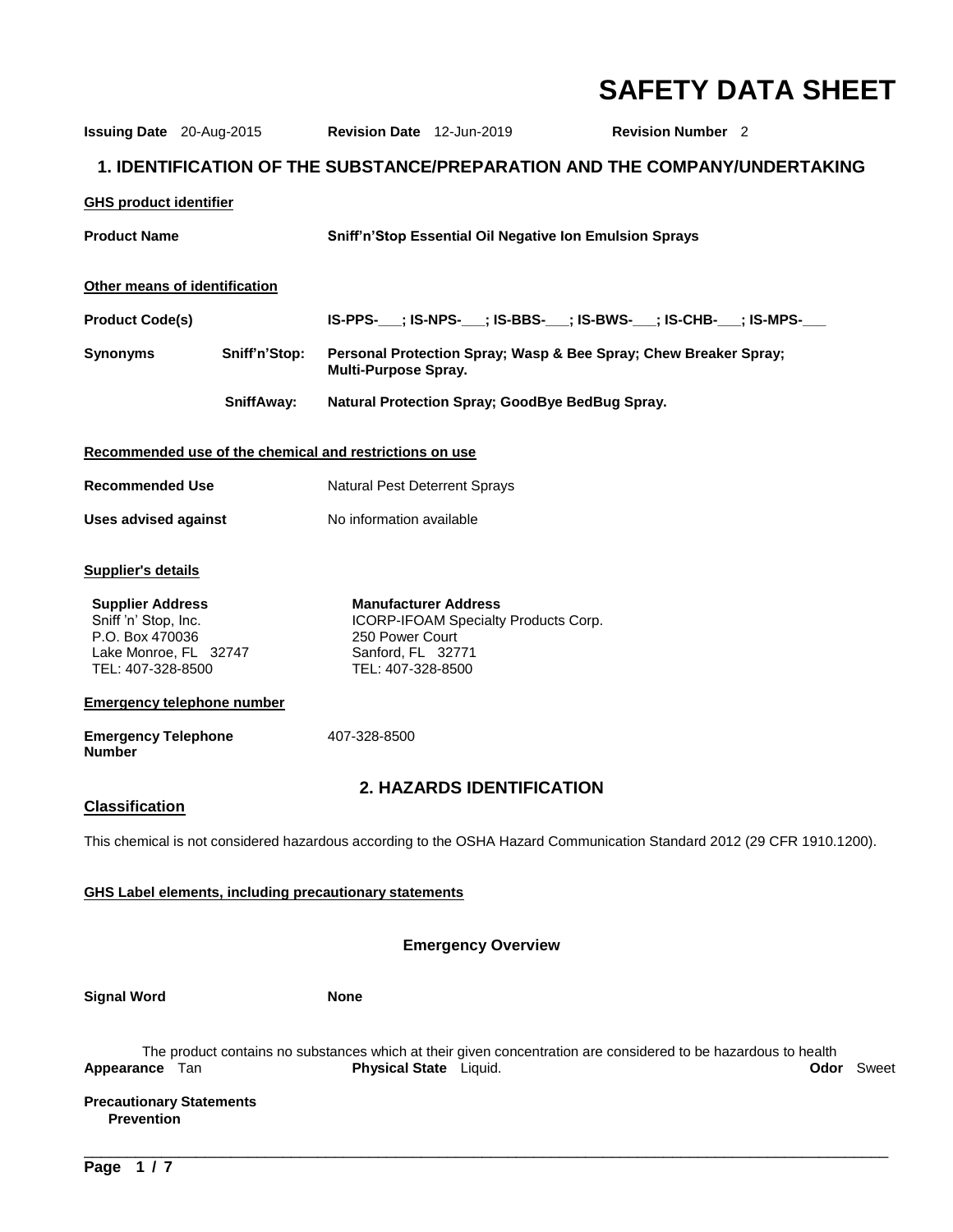• None

#### **General Advice**

• None

#### **Storage**

• None

#### **Disposal**

• None

#### **Hazard Not Otherwise Classified (HNOC)**

Not applicable

#### **Other information**

14.609% of the mixture consists of ingredient(s) of unknown toxicity.

## **3. COMPOSITION/INFORMATION ON INGREDIENTS**

\_\_\_\_\_\_\_\_\_\_\_\_\_\_\_\_\_\_\_\_\_\_\_\_\_\_\_\_\_\_\_\_\_\_\_\_\_\_\_\_\_\_\_\_\_\_\_\_\_\_\_\_\_\_\_\_\_\_\_\_\_\_\_\_\_\_\_\_\_\_\_\_\_\_\_\_\_\_\_\_\_\_\_\_\_\_\_\_\_\_\_\_\_

| Sniff 'n' Stop Spray |                      |                     |
|----------------------|----------------------|---------------------|
| <b>CAS-No</b>        | Weight %             | <b>Trade secret</b> |
| $56-81-5$            | 15-30%               |                     |
|                      | <b>Chemical Name</b> |                     |

*\*The exact percentage (concentration) of composition has been withheld as a trade secret.* 

## **4. FIRST AID MEASURES**

| <b>Description of necessary first-aid measures</b>                                                                                             |                                                                                                                                |  |  |  |
|------------------------------------------------------------------------------------------------------------------------------------------------|--------------------------------------------------------------------------------------------------------------------------------|--|--|--|
| <b>Eve Contact</b>                                                                                                                             | Rinse thoroughly with plenty of water, also under the eyelids. If symptoms persist, call a<br>physician.                       |  |  |  |
| <b>Skin Contact</b>                                                                                                                            | Wash skin with soap and water. If skin irritation persists, call a physician.                                                  |  |  |  |
| <b>Inhalation</b>                                                                                                                              | Move to fresh air. If symptoms persist, call a physician.                                                                      |  |  |  |
| Ingestion                                                                                                                                      | Rinse mouth. Drink plenty of water. Never give anything by mouth to an unconscious<br>person. Consult a physician if necessary |  |  |  |
| Most important symptoms/effects, acute and delayed                                                                                             |                                                                                                                                |  |  |  |
| <b>Most Important</b><br><b>Symptoms/Effects</b>                                                                                               | No information available.                                                                                                      |  |  |  |
| Indication of immediate medical attention and special treatment needed, if necessary                                                           |                                                                                                                                |  |  |  |
| <b>Notes to Physician</b>                                                                                                                      | Treat symptomatically.                                                                                                         |  |  |  |
| <b>5. FIRE-FIGHTING MEASURES</b>                                                                                                               |                                                                                                                                |  |  |  |
| <b>Suitable Extinguishing Media</b><br>Use extinguishing measures that are appropriate to local circumstances and the surrounding environment. |                                                                                                                                |  |  |  |
| <b>Unsuitable Extinguishing</b><br>Media                                                                                                       | No information available.                                                                                                      |  |  |  |
| Specific Hazards Arising from the Chemical<br>No information available.                                                                        |                                                                                                                                |  |  |  |

\_\_\_\_\_\_\_\_\_\_\_\_\_\_\_\_\_\_\_\_\_\_\_\_\_\_\_\_\_\_\_\_\_\_\_\_\_\_\_\_\_\_\_\_\_\_\_\_\_\_\_\_\_\_\_\_\_\_\_\_\_\_\_\_\_\_\_\_\_\_\_\_\_\_\_\_\_\_\_\_\_\_\_\_\_\_\_\_\_\_\_\_\_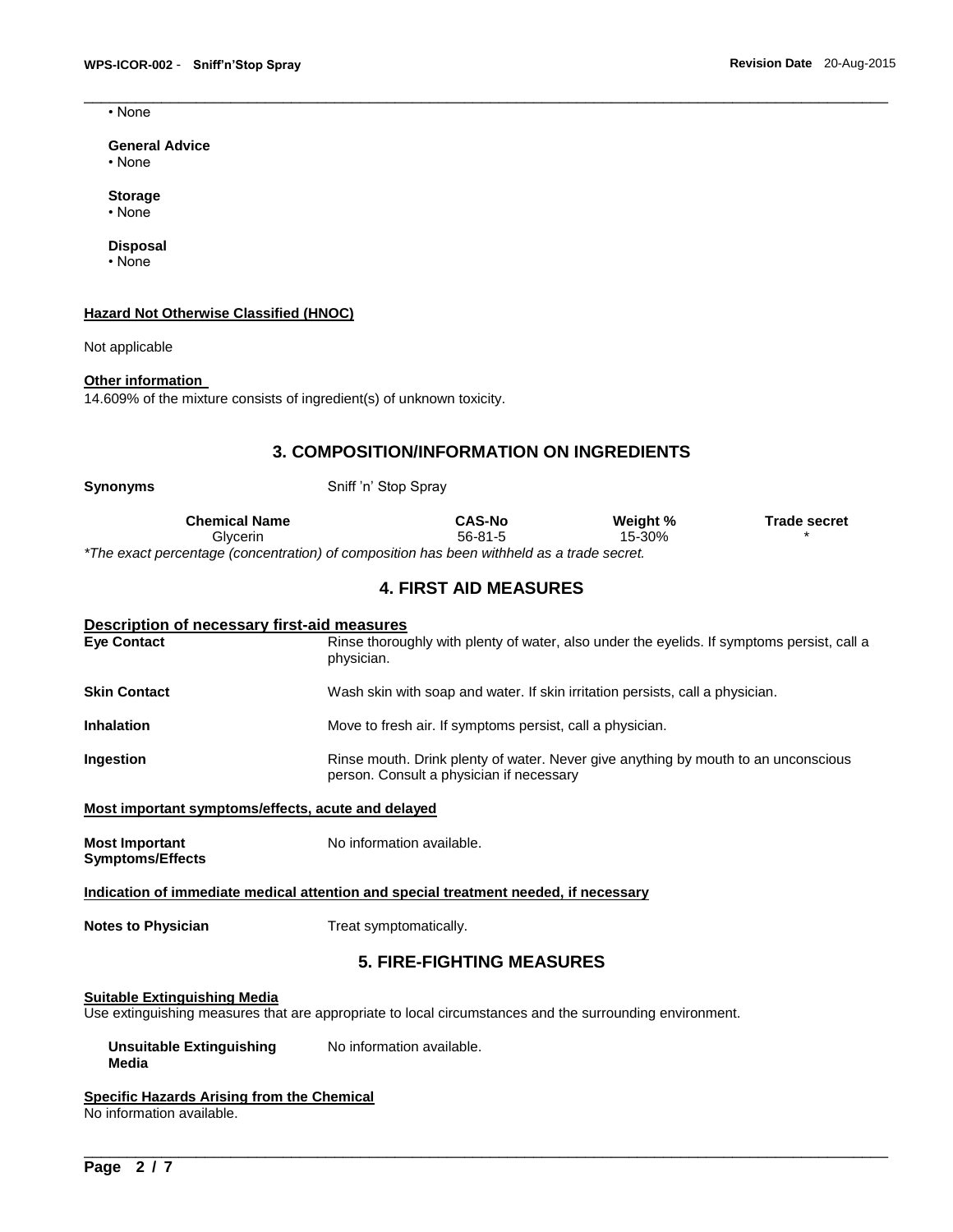| <b>Explosion Data</b>                   |
|-----------------------------------------|
| <b>Sensitivity to Mechanical Impact</b> |
| <b>Sensitivity to Static Discharge</b>  |
|                                         |

As in any fire, wear self-contained breathing apparatus pressure-demand, MSHA/NIOSH (approved or equivalent) and full protective gear.

## **6. ACCIDENTAL RELEASE MEASURES**

## **Personal precautions, protective equipment and emergency procedures Personal Precautions** If spilled, take caution, as material can cause surfaces to become very slippery. Avoid breathing vapors or mists. Avoid contact with eyes. Use personal protective equipment as required. **Environmental Precautions Environmental Precautions** Prevent from entering into soil, ditches, sewers, waterways, and/ or groundwater. See Section 12 for additional Ecological Information. **Methods and materials for containment and cleaning up Methods for Containment** Prevent further leakage or spillage if safe to do so.

**Methods for Cleaning Up** Dam up. Soak up with inert absorbent material. Pick up and transfer to properly labeled containers.

## **7. HANDLING AND STORAGE**

#### **Precautions for safe handling**

Handling **Handling Handle in accordance with good industrial hygiene and safety practice. Avoid breathing** vapors or mists. Avoid contact with eyes. Use personal protective equipment as required. Do not take internally. Wash thoroughly after handling.

|                              | Conditions for safe storage, including any incompatibilities |  |
|------------------------------|--------------------------------------------------------------|--|
| <b>Storage</b>               | Keep container tightly closed.                               |  |
| <b>Incompatible Products</b> | Oxidizing agents.                                            |  |
|                              | 8. EXPOSURE CONTROLS / PERSONAL PROTECTION                   |  |
| <b>Control parameters</b>    |                                                              |  |

\_\_\_\_\_\_\_\_\_\_\_\_\_\_\_\_\_\_\_\_\_\_\_\_\_\_\_\_\_\_\_\_\_\_\_\_\_\_\_\_\_\_\_\_\_\_\_\_\_\_\_\_\_\_\_\_\_\_\_\_\_\_\_\_\_\_\_\_\_\_\_\_\_\_\_\_\_\_\_\_\_\_\_\_\_\_\_\_\_\_\_\_\_

**Exposure Guidelines** 

Glycerin 56-81-5 **Appropriate engineering controls**

**Chemical Name Chemical Name ACGIH TLV COSHA PEL NIOSH IDLH** TWA: 10  $mg/m<sup>3</sup>$  mist mist - -

**Engineering Measures** Showers

Eyewash stations Ventilation systems

#### **Individual protection measures, such as personal protective equipment**

**Eye/Face Protection** No special protective equipment required. Risk of contact, wear: Safety glasses with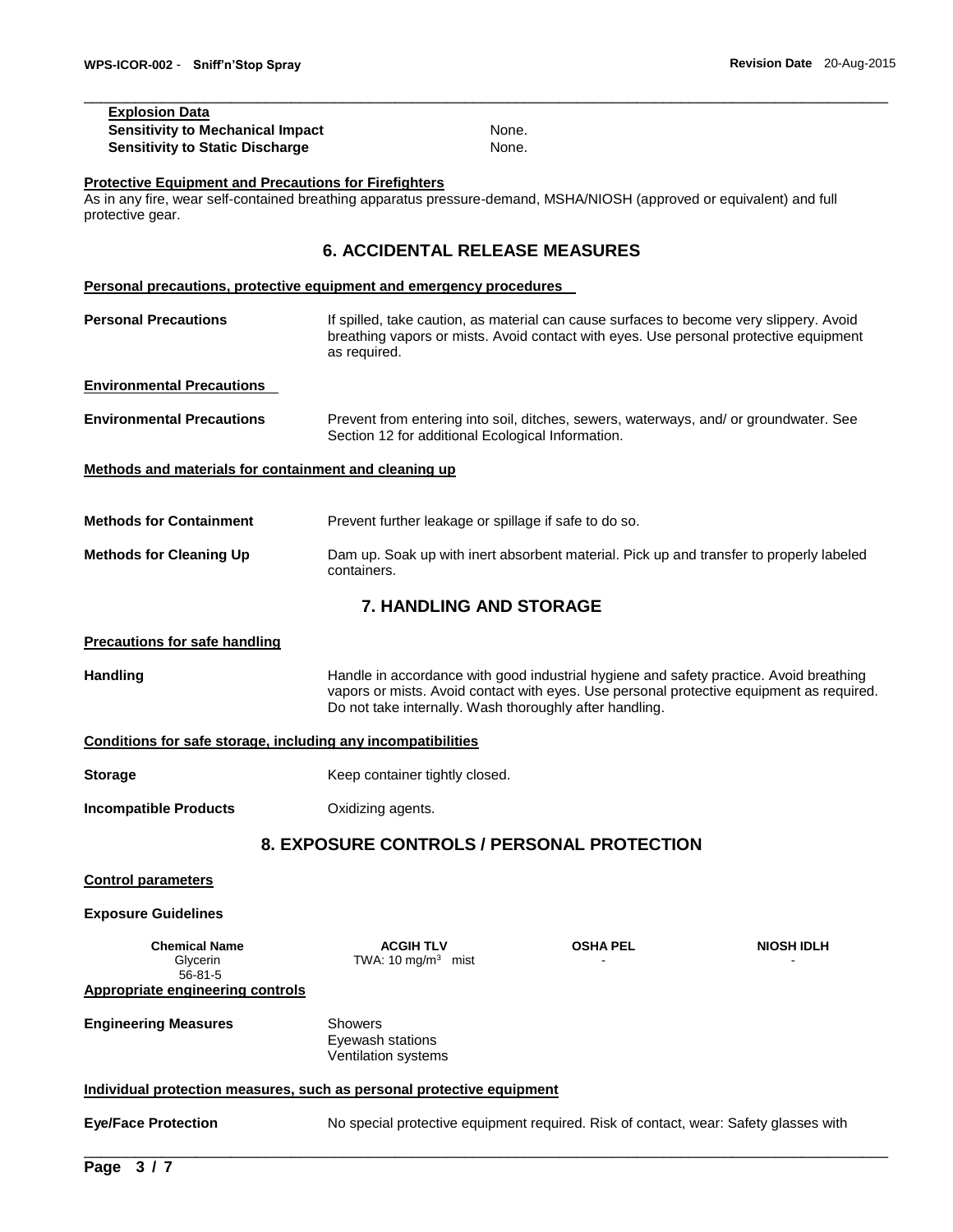|                                 | side-shields.                                                                                                                                                                                 |
|---------------------------------|-----------------------------------------------------------------------------------------------------------------------------------------------------------------------------------------------|
| <b>Skin and Body Protection</b> | No special protective equipment required.                                                                                                                                                     |
| <b>Respiratory Protection</b>   | No protective equipment is needed under normal use conditions. If exposure limits are<br>exceeded or irritation is experienced, NIOSH/MSHA approved respiratory protection<br>should be worn. |
|                                 |                                                                                                                                                                                               |

**Hygiene Measures** Handle in accordance with good industrial hygiene and safety practice.

## **9. PHYSICAL AND CHEMICAL PROPERTIES**

## **Information on basic physical and chemical properties**

| <b>Physical State</b>                                   | Liquid.           | Appearance            | Tan.                      |
|---------------------------------------------------------|-------------------|-----------------------|---------------------------|
| Odor                                                    | Sweet.            | <b>Odor Threshold</b> | No information available. |
| <b>Property</b>                                         | <b>Values</b>     | Remarks/ - Method     |                           |
| pН                                                      | No data available | None known            |                           |
| <b>Melting Point/Range</b>                              | No data available | None known            |                           |
| <b>Boiling Point/Boiling Range</b>                      | No data available | None known            |                           |
| <b>Flash Point</b>                                      | No data available | None known            |                           |
| <b>Evaporation rate</b>                                 | No data available | None known            |                           |
| Flammability (solid, gas)                               | No data available | None known            |                           |
| <b>Flammability Limits in Air</b>                       |                   |                       |                           |
| upper flammability limit                                | No data available |                       |                           |
| lower flammability limit                                | No data available |                       |                           |
| <b>Vapor Pressure</b>                                   | No data available | None known            |                           |
| <b>Vapor Density</b>                                    | No data available | None known            |                           |
| <b>Specific Gravity</b>                                 | 1.05              | None known            |                           |
| <b>Water Solubility</b>                                 | No data available | None known            |                           |
| Solubility in other solvents                            | No data available | None known            |                           |
| Partition coefficient: n-octanol/waterNo data available |                   | None known            |                           |
| <b>Autoignition Temperature</b>                         | No data available | None known            |                           |
| <b>Decomposition Temperature</b>                        | No data available | None known            |                           |
| <b>Viscosity</b>                                        | No data available | None known            |                           |
| <b>Flammable Properties</b>                             | Not flammable     |                       |                           |
| <b>Explosive Properties</b>                             | No data available |                       |                           |
| <b>Oxidizing Properties</b>                             | No data available |                       |                           |
| <b>Other information</b>                                |                   |                       |                           |
| <b>VOC Content (%)</b>                                  | No data available |                       |                           |

## **10. STABILITY AND REACTIVITY**

\_\_\_\_\_\_\_\_\_\_\_\_\_\_\_\_\_\_\_\_\_\_\_\_\_\_\_\_\_\_\_\_\_\_\_\_\_\_\_\_\_\_\_\_\_\_\_\_\_\_\_\_\_\_\_\_\_\_\_\_\_\_\_\_\_\_\_\_\_\_\_\_\_\_\_\_\_\_\_\_\_\_\_\_\_\_\_\_\_\_\_\_\_

#### **Reactivity**

No data available.

## **Chemical stability**

Stable under recommended storage conditions.

#### **Possibility of hazardous reactions**

None under normal processing.

#### **Hazardous Polymerization**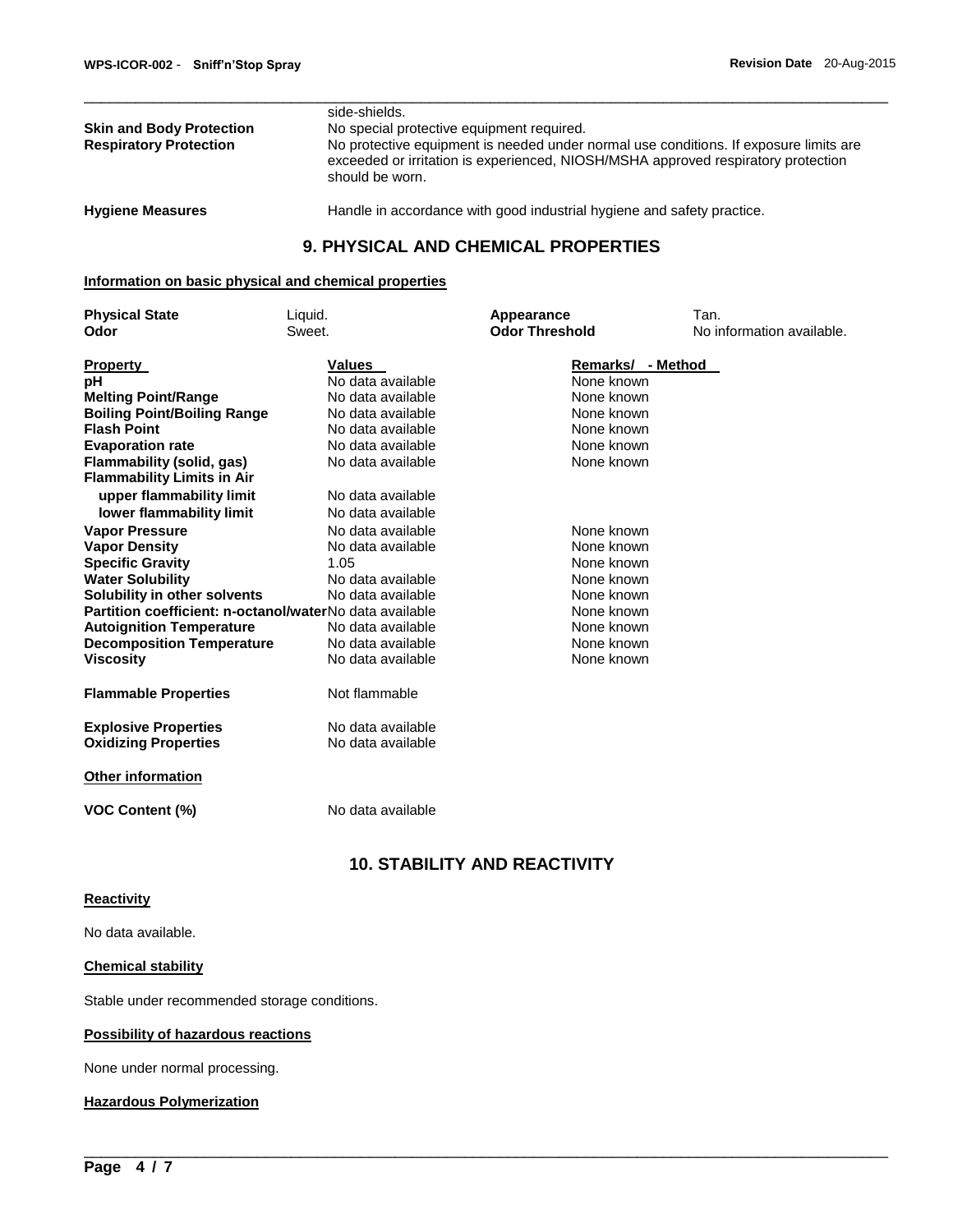Hazardous polymerization does not occur.

## **Conditions to avoid**

Incompatible products.

#### **Incompatible materials**

Oxidizing agents.

**Hazardous decomposition products**

Carbon oxides.

## **11. TOXICOLOGICAL INFORMATION**

\_\_\_\_\_\_\_\_\_\_\_\_\_\_\_\_\_\_\_\_\_\_\_\_\_\_\_\_\_\_\_\_\_\_\_\_\_\_\_\_\_\_\_\_\_\_\_\_\_\_\_\_\_\_\_\_\_\_\_\_\_\_\_\_\_\_\_\_\_\_\_\_\_\_\_\_\_\_\_\_\_\_\_\_\_\_\_\_\_\_\_\_\_

#### **Information on likely routes of exposure**

| <b>Product Information</b>                                                               |                                  |                                              |                                                                             |                               |  |
|------------------------------------------------------------------------------------------|----------------------------------|----------------------------------------------|-----------------------------------------------------------------------------|-------------------------------|--|
| <b>Inhalation</b>                                                                        | Avoid breathing vapors or mists. |                                              |                                                                             |                               |  |
| <b>Eve Contact</b>                                                                       |                                  | Contact with eyes may cause irritation.      |                                                                             |                               |  |
| <b>Skin Contact</b>                                                                      |                                  | There is no data available for this product. |                                                                             |                               |  |
| Ingestion                                                                                |                                  | There is no data available for this product. |                                                                             |                               |  |
|                                                                                          |                                  |                                              |                                                                             |                               |  |
| <b>Chemical Name</b>                                                                     | LD50 Oral                        |                                              | <b>LD50 Dermal</b>                                                          | <b>LC50 Inhalation</b>        |  |
| Glycerin                                                                                 | $= 12600$ mg/kg (Rat)            |                                              | 21900 mg/kg (Rat)                                                           |                               |  |
| Symptoms related to the physical, chemical and toxicological characteristics             |                                  |                                              |                                                                             |                               |  |
| <b>Symptoms</b>                                                                          |                                  | No information available.                    |                                                                             |                               |  |
| Delayed and immediate effects and also chronic effects from short and long term exposure |                                  |                                              |                                                                             |                               |  |
| <b>Sensitization</b>                                                                     |                                  | No information available.                    |                                                                             |                               |  |
| <b>Mutagenic Effects</b><br>No information available.                                    |                                  |                                              |                                                                             |                               |  |
| Carcinogenicity                                                                          |                                  |                                              | Contains no ingredients above reportable quantities listed as a carcinogen. |                               |  |
|                                                                                          |                                  |                                              |                                                                             |                               |  |
| <b>Reproductive Toxicity</b>                                                             |                                  | No information available.                    |                                                                             |                               |  |
| <b>STOT - single exposure</b>                                                            |                                  | No information available.                    |                                                                             |                               |  |
| <b>STOT - repeated exposure</b>                                                          |                                  | No information available.                    |                                                                             |                               |  |
| <b>Aspiration Hazard</b>                                                                 |                                  | No information available.                    |                                                                             |                               |  |
| <u><b>Numerical measures of toxicity - Product</b></u>                                   |                                  |                                              |                                                                             |                               |  |
| <b>Acute Toxicity</b>                                                                    |                                  |                                              | 14.609% of the mixture consists of ingredient(s) of unknown toxicity.       |                               |  |
|                                                                                          |                                  | <b>12. ECOLOGICAL INFORMATION</b>            |                                                                             |                               |  |
| Ecotoxicity                                                                              |                                  |                                              |                                                                             |                               |  |
| The environmental impact of this product has not been fully investigated.                |                                  |                                              |                                                                             |                               |  |
| <b>Chemical Name</b>                                                                     | <b>Toxicity to Algae</b>         | <b>Toxicity to Fish</b>                      | <b>Toxicity to</b><br><b>Microorganisms</b>                                 | Daphnia Magna (Water<br>Flea) |  |
| Glvcerin                                                                                 |                                  | $LC5096 h: 51 - 57 mL/L$                     |                                                                             | $EC5024 h: > 500$ ma/L        |  |

\_\_\_\_\_\_\_\_\_\_\_\_\_\_\_\_\_\_\_\_\_\_\_\_\_\_\_\_\_\_\_\_\_\_\_\_\_\_\_\_\_\_\_\_\_\_\_\_\_\_\_\_\_\_\_\_\_\_\_\_\_\_\_\_\_\_\_\_\_\_\_\_\_\_\_\_\_\_\_\_\_\_\_\_\_\_\_\_\_\_\_\_\_

static (Oncorhynchus mykiss)

- LC50 96 h: 51 - 57 mL/L

- EC50 24 h: > 500 mg/L (Daphnia magna)

Persistence and Degradability No information available.

Glycerin  $56 - 81 - 5$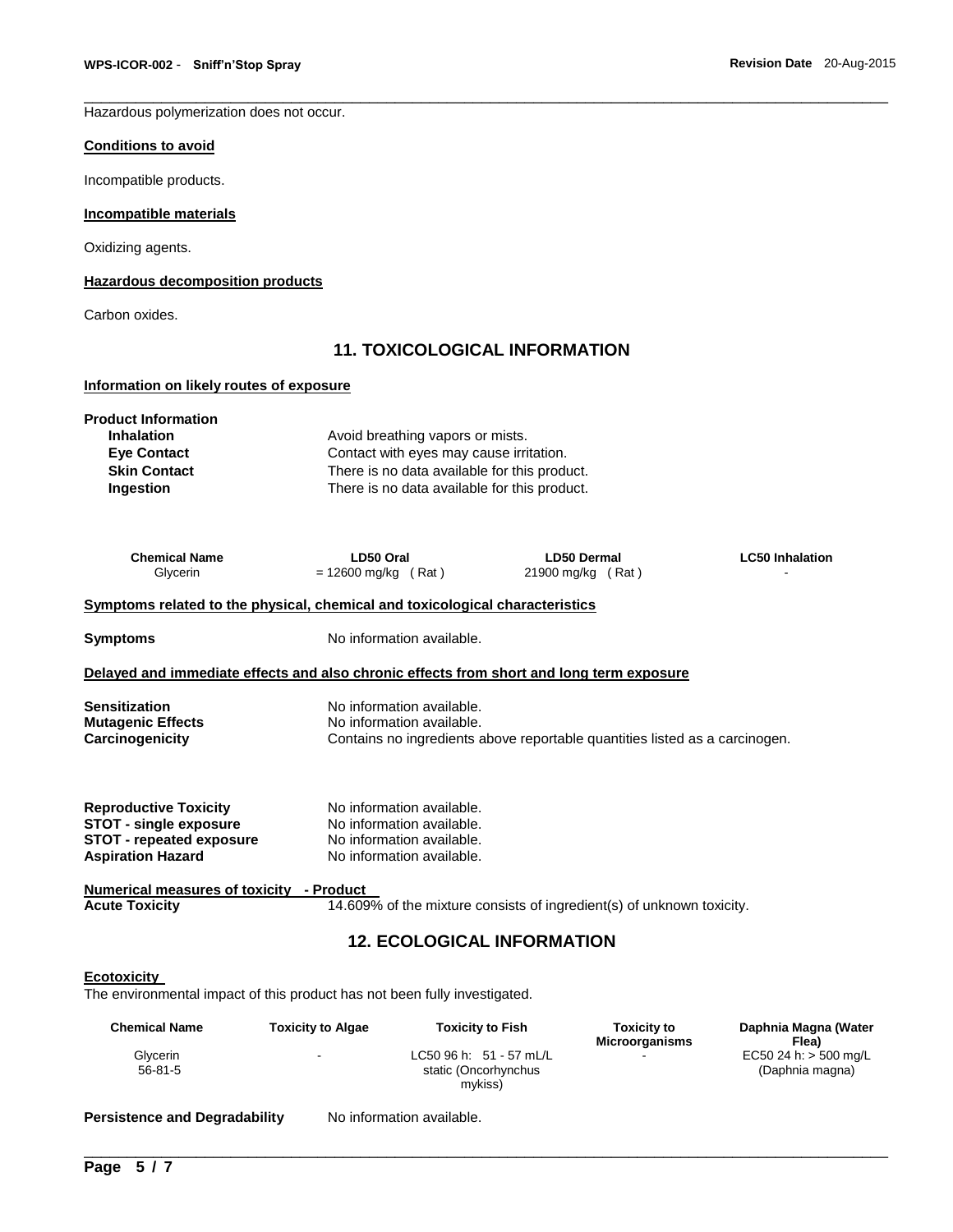**Bioaccumulation** No information available.

| Chemical Name | Log Po  |
|---------------|---------|
| Glycerin      | $-1.76$ |

**Log Pow -1.76** 

**Other Adverse Effects** No information available.

## **13. DISPOSAL CONSIDERATIONS**

\_\_\_\_\_\_\_\_\_\_\_\_\_\_\_\_\_\_\_\_\_\_\_\_\_\_\_\_\_\_\_\_\_\_\_\_\_\_\_\_\_\_\_\_\_\_\_\_\_\_\_\_\_\_\_\_\_\_\_\_\_\_\_\_\_\_\_\_\_\_\_\_\_\_\_\_\_\_\_\_\_\_\_\_\_\_\_\_\_\_\_\_\_

**Waste Disposal Methods** Dispose of in accordance with federal, state, and local regulations

**Contaminated Packaging <b>Do not re-use empty containers.** 

## **14. TRANSPORT INFORMATION**

**DOT** Not regulated

## **15. REGULATORY INFORMATION**

#### **International Inventories**

#### **Legend**

**TSCA** - United States Toxic Substances Control Act Section 8(b) Inventory **DSL/NDSL** - Canadian Domestic Substances List/Non-Domestic Substances List

#### **U.S. Federal Regulations**

Section 313 of Title III of the Superfund Amendments and Reauthorization Act of 1986 (SARA). This product does not contain any chemicals which are subject to the reporting requirements of the Act and Title 40 of the Code of Federal Regulations, Part 372.

| SARA 311/312 Hazard Categories           |    |
|------------------------------------------|----|
| <b>Acute Health Hazard</b>               | N٥ |
| <b>Chronic Health Hazard</b>             | N٥ |
| <b>Fire Hazard</b>                       | N٥ |
| <b>Sudden Release of Pressure Hazard</b> | N٥ |
| <b>Reactive Hazard</b>                   | N٥ |

#### **Clean Water Act**

This product does not contain any substances regulated as pollutants pursuant to the Clean Water Act (40 CFR 122.21 and 40 CFR 122.42).

#### **CERCLA**

This material, as supplied, does not contain any substances regulated as hazardous substances under the Comprehensive Environmental Response Compensation and Liability Act (CERCLA) (40 CFR 302) or the Superfund Amendments and Reauthorization Act (SARA) (40 CFR 355). There may be specific reporting requirements at the local, regional, or state level pertaining to releases of this material.

\_\_\_\_\_\_\_\_\_\_\_\_\_\_\_\_\_\_\_\_\_\_\_\_\_\_\_\_\_\_\_\_\_\_\_\_\_\_\_\_\_\_\_\_\_\_\_\_\_\_\_\_\_\_\_\_\_\_\_\_\_\_\_\_\_\_\_\_\_\_\_\_\_\_\_\_\_\_\_\_\_\_\_\_\_\_\_\_\_\_\_\_\_

#### **U.S. State Regulations**

#### **California Proposition 65**